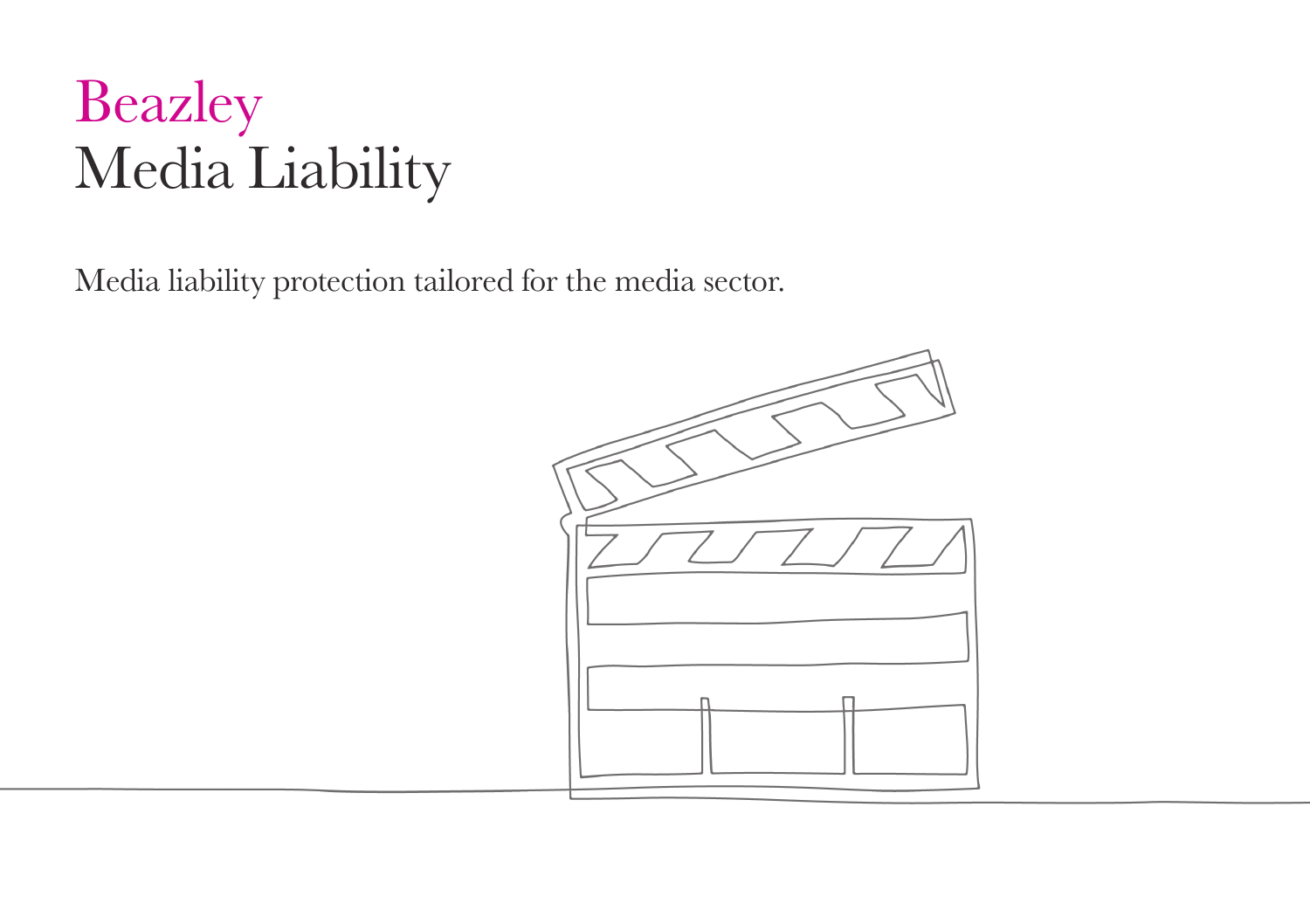## A unique industry requires a unique solution

The media industry is like no other and has distinct insurance requirements. We have drawn upon our wealth of experience in the sector to design broad coverage to match the needs of the wide range of businesses that make up the industry. From publishers, broadcasters, bloggers, vloggers, social influencers, authors, journalists and content creators, Beazley understands the risks associated with doing business in this industry and can help design an occurrence based insurance solution to match the exposure.

## Professional indemnity and cyber at the heart of the coverage

Beazley's Media Liability offering in the US is backed by decades of experience underwriting such business in London. This expertise benefits our policy holders by offering solutions to covering traditionally difficult forms of content, such as financial content, medical or healthcare content and even investigative material.

#### A relentless tide of opportunity (and risk)

<u>lbeazley</u>

Recent years have seen dramatic changes in the media sector driven by advances in digital technologies and globalization. The nature of publishing has completely changed. In the past TV, radio, books, newspapers and magazines, dominated; now everyone can be a publisher.

## Coverage highlights

- Occurrence coverage
- Contractual liability coverage explicitly defined and including unintentional breach of contract in carrying out fee based services for a client
- Coverage for freelancers and contractors explicitly defined
- Mitigation costs (sub-limited)
- Defamation, libel, slander, product disparagement
- Invasion or interference with the right to privacy or of publicity
- Misappropriation of any name or likeness
- Plagiarism, piracy or misappropriation of ideas under implied contract
- Infringement of copyright or trademark
- Infliction of emotional distress or mental anguish caused by content.

#### Optional extensions

- Technology E&O
- Information security and privacy
- Bodily injury or property damage arising out of content.

#### Target market

Beazley specializes in covering small to mid-sized businesses of up to \$35M in revenue that produce all types of content, however and wherever it is disseminated.

A broad range of organizations in this sector can benefit from Beazley's specialist coverage, including:

- Publishing in any form: Books, magazines, newspapers, digital/web
- Broadcasting in any form, including social media channels
	- Content creators including advertising producers
	- Producers of promotional, educational and corporate content
- Blogging, vlogging, podcasting and social influencing
- Content produced by any organization including charities and non-profit organizations
- Authors & journalists
- Content produced by individuals, even if high profile
- Advertising agencies (when occurrence form required).

### Basis of coverage available

- Up to \$5,000,000 limit available
- Worldwide territorial coverage.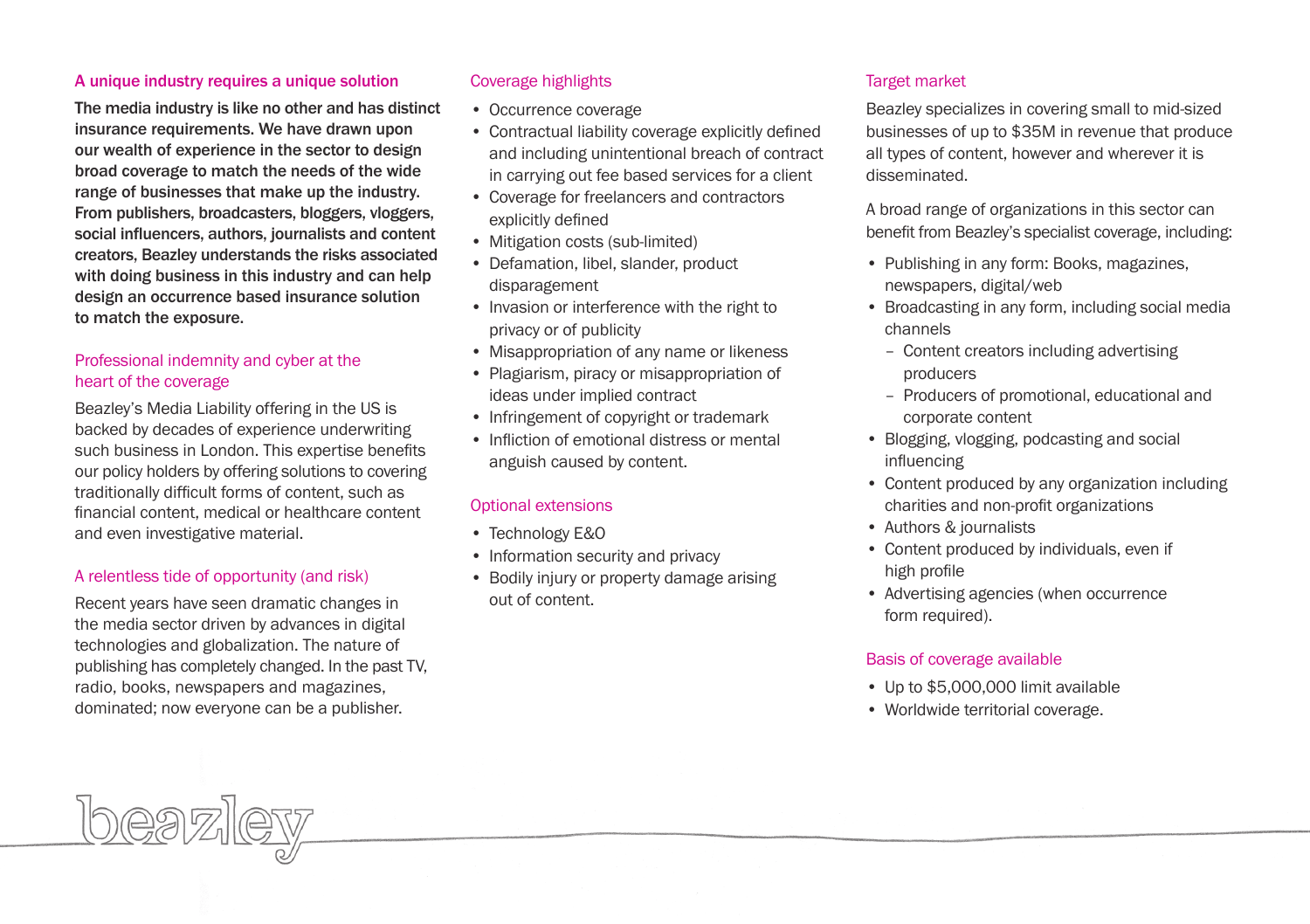## How do media liability claims work?

## $\gg$  Libel

A journalist published an exposé into a religious charity's funding arrangements. The article, posted online, was highly critical of the financial and ethical practices of the charity. In response to the article, the charity released various stories defending its position and attacking the journalist's credibility. This type of 'tit-for-tat' is not uncommon and can increase the complexity of a matter where an insured can feel under attack as well as needing to defend its article.

The journalist had obtained legal advice prior to publication on whether the contents of its article could be deemed defamatory. The insurance carrier therefore was in a good position to defend the claim if a law suit was brought to trial. Fortunately for the journalist, the charity's initial blustering amounted to very little and the matter was ultimately dropped. The policy allowed the carrier to step in and support the insured to assess the seriousness of the threats being made and determine an appropriate response. This scenario highlights the importance of an insured taking the necessary precautions prior to the publication of content to protect its position.

## Copyright

The insured in this scenario is the sole ghost-writer of a new autobiography of a well-known celebrity. The writer had previously co-written a book with another author, and unfortunately there were certain similarities between the previous book and the new one. The co-author sued for beach of copyright. Although the ghost-writer was receiving quite a small fee, she found herself at the end of an indemnity chain. The celebrity had received a large advance, and it was this amount which drove the damages claim, causing a great deal of anxiety for the ghost-writer. The insurance carrier was able to support the ghost-writer in defending and settling the claim for a reasonable sum.

## **Privacy**

An online publisher published and distributed a story regarding a well-known actor and a leaked tape containing some very private information. The claim against the content publisher related to the claimant's right to privacy versus the insured's right to publish news in the public interest. The matter was further complicated by the fact that the publisher further distributed the story to other online news outlets, and issues around warranties regarding losses flowing from the original article being published became paramount. The insurance policy was triggered to protect the publisher from any claims arising out of its publication and to hold its clients harmless as well.